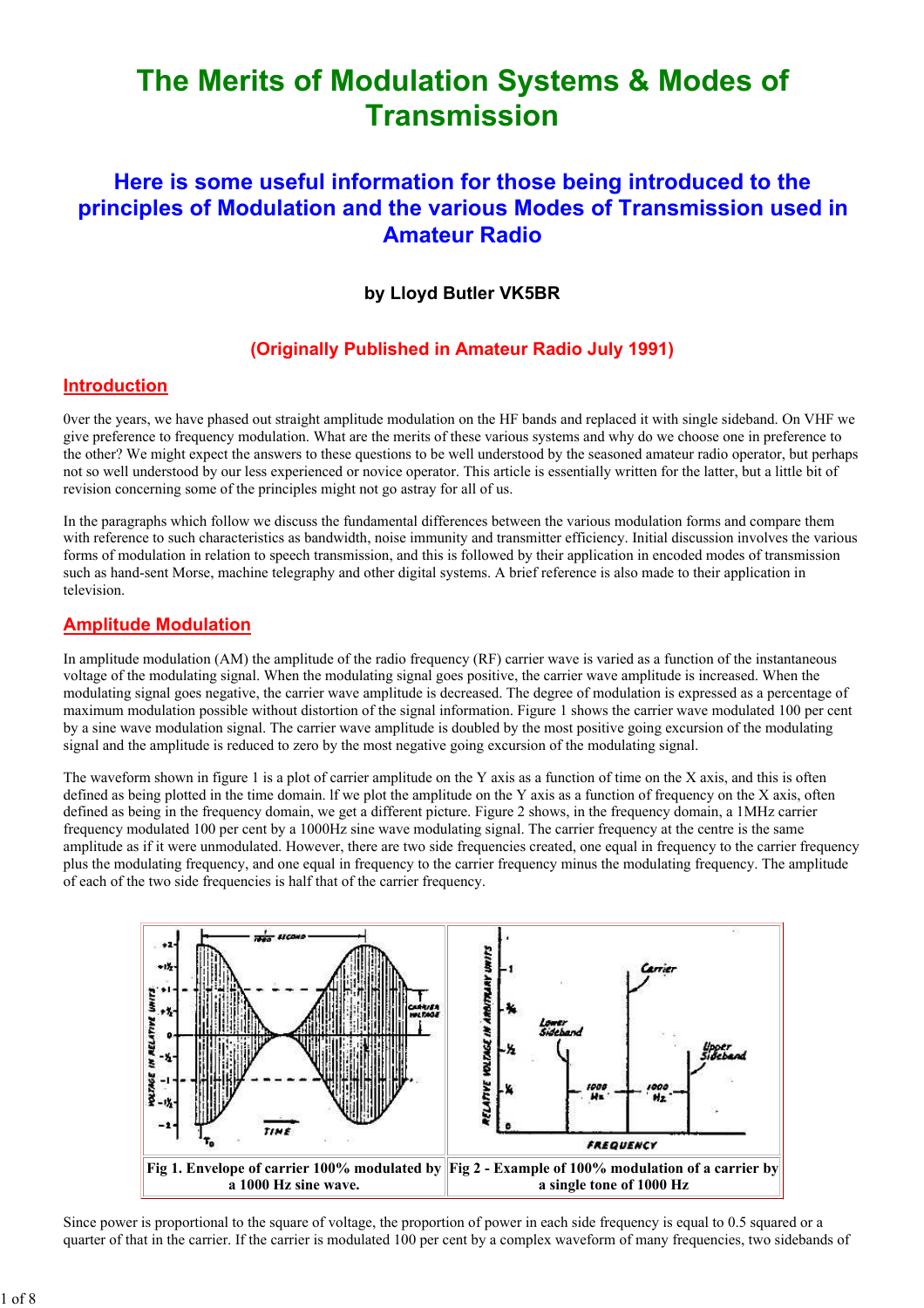frequencies are created, each with power equal to a quarter of the carrier power. The significance of all this is shown by considering a carrier of 100 watts modulated 100 per cent. Additional power of 25 watts in each sideband is also transmitted, making a total power of 150 watts. The intelligence transmitted in the complete modulated signal is contained in the sidebands and only one of these is needed to support this intelligence. Here we see a reason why single sideband (SSB) transmission is used in preference to transmitting the basic AM. ( 25 watts of SSB is just as effective as 150 watts of AM carrier plus sidebands).

A further consideration is the bandwidth taken up by the amplitude modulated signal . 'To transmit good quality speech, audio frequencies in the range of around 200Hz to 2500Hz must modulate the carrier. Hence the sidebands extend from 2500Hz below the carrier frequency to 2500Hz above, requiring a complete bandwidth of 5000Hz (refer figure 3). If one sideband and the carrier are suppressed, as in the SSB system, bandwidth is reduced to 2300Hz, less than half that of the AM signal. This means that the receiver bandwidth can be halved and more signals can be fitted in a given bandspace to be received without interference. Suppression of continuous transmitted carrier on adjacent signals also results in improved reception as heterodyne whistles are eliminated. These whistles are often a problem on a crowded band of AM signals.



# The AM Transmitter

In replacing the AM system with the SSB system, some significant savings are achieved in the size of the RF power amplifier and in the power supply which feeds the amplifier. Let us consider an AM transmitter which is to deliver 100 watts of carrier power. High level or plate modulation (as shown in figure 4) is to be used and, in this system, our final RF power amplifier can run at the highest possible efficiency in Class C operation. In this form of operation, the output tuned circuit (called a tank circuit) is pumped to maintain it in oscillation by pulses from the RF power amplifier. The amplifier is biased to allow only a small portion of the RF drive sine waveform to be amplified, so providing the pumping pulse. In this form of operation (Class C), the amplifier can be made to operate much more efficiently than as a linear amplifier which must reproduce the complete sine wave fed into it. Efficiencies in the order of 70 to 80 per cent can be expected from a Class C amplifier, and for our transmitter we will assume a value of 75 per cent. Our total input power to the transmitter is therefore 133 watts of which 100 watts is radiated and 33 watts is dissipated in the amplifier in heat. To supply the amplifier, we need a power supply which can deliver a power of 133 watts and we need an amplifier valve (or perhaps a transistor) which can dissipate a continuous power of 33 watts.

To 100 per cent modulate our transmitter, we also require 50 per cent of extra power for the sidebands, and this is 50 per cent of the input power 133 watts, not the 100 watts of output power. The extra power is supplied as 67 watts of audio from the modulator output stage. The modulator stage runs as a high efficiency power amplifier in Class AB or Class B and a practical efficiency might be as high as 60 per cent which we will assume. At 100 per cent modulation continuous tone, DC load on the modulator power supply is 112 watts and the modulator valves or transistors must dissipate 45 watts. The output power on speech is only about 20 per cent of the peak power which gives 100 per cent modulation. However, the average DC power is somewhat higher than this because of the zero signal standing current into the amplifier. In Class AB, the power input at zero signal might be in the order of one quarter to one third of the input power at peak output, and for our case, around 28 to 37 watts. All in all, the modulator amplifier must dissipate an average power of around 30 to 40 watts, and the modulator power supply must be able to supply a varying load which swings between say 30 to 112 watts.

To summarise this, our 100W AM transmitter requires the following: :

- RF power amplifier 33 watts continuous dissipation
- Modulators Average dissipation 30 to 40 watts
- RF amp power supply 133 watts continuous
- Modulator power supply Swinging load 30 to 112 watts

As an alternative, we could use low level modulation to eliminate the high power modulator and its power supply. Either grid modulation is used or an RF driver stage is modulated and followed up with a linear RF final power amplifier as shown in figure 5. In either case, the final amplifier, being a linear stage, must be operated at a much lower efficiency than in class C. Hence, higher dissipation amplifiers are needed and a larger power supply. What is gained in reduced modulator power is lost in extra dissipation power in the final RF amplifier.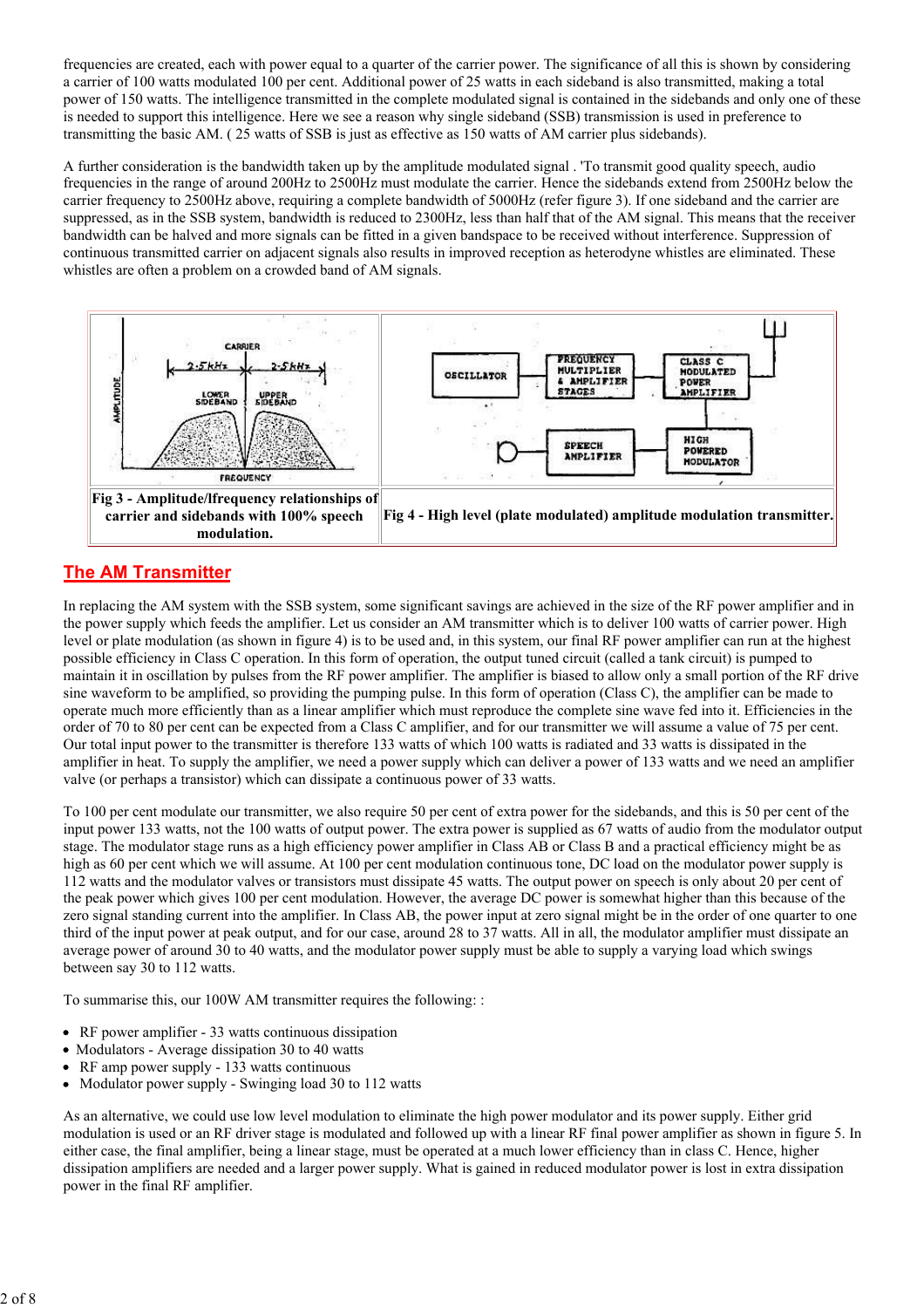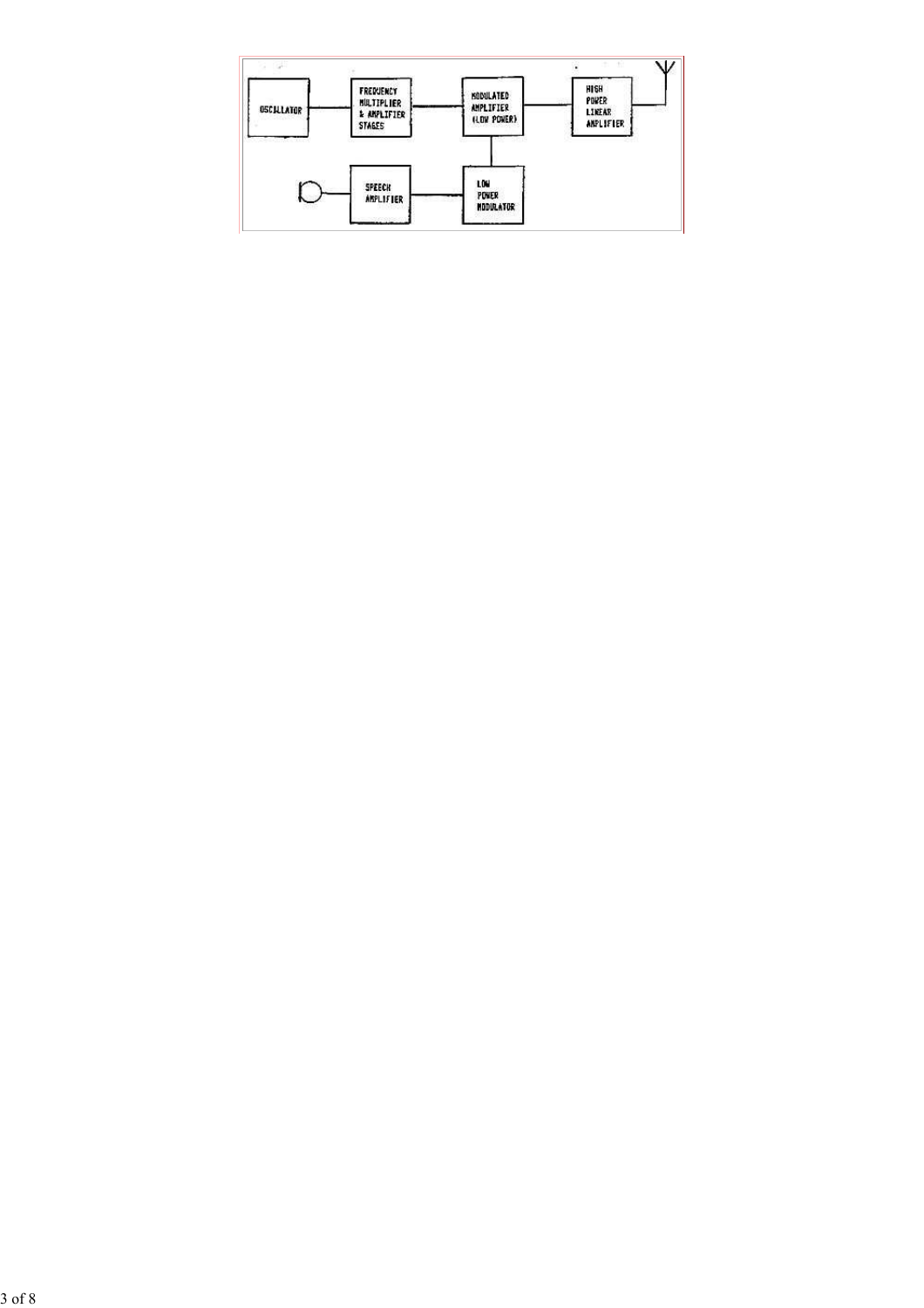#### The SSB Transmitter

A typical single sideband transmitter is shown in figure 6. The SSB signal is generated in the low-level stages of the transmitter. A balanced modulator is used to balance out the fixed carrier of 9 MHz, leaving a double sideband suppressed carrier signal. This is fed through a fixed frequency narrow band filter designed to slice off one of the two sidebands. The remaining sideband is mixed with a variable frequency oscillator (VFO) to produce the SSB signal at the required operational frequency. All stages following the modulator (including the final RF power amplifier) must be operated in a linear mode. Since the final amplifier is linear, it cannot be operated in Class C, and its power efficiency is lower than that obtainable in a high level modulated AM transmitter. Before considering this to be a disadvantage, we must first examine actual powers involved.



Fig 6 - Typical single sideband transmitter.

It was pointed out earlier that 25 watts of single sideband was equally effective as a 100W carrier AM signal fully modulated. To make comparison with our AM transmitter, we use 25 watts of SSB. Our final linear RF amplifier (in say Class AB) might he expected to have a typical efficiency of 50 per cent. At this percentage, input power is 50 watts and hence our power supply must deliver 50 watts and our amplifier must dissipate 25 watts. This is a large improvement on the 133 watts of input power and 33 watts of dissipation quoted for our AM transmitter, but our gain is even better than this. The 50 watts input to the SSB amplifier on speech is our peak envelope power (PEP). As we discussed earlier, the average power into a Class AB amplifier on speech is much less than this and possibly in the region of 30 percent of the peak value. Taking this percentage, the average input power is only 15 watts, with the average dissipation perhaps half of the 15 watts. (The average dissipation will depend much on what standing current is run in the no-signal condition between speech syllables).

Now to summarise the SSB transmitter:

- RF power amplifier 7.5 watts average dissipation
- RF amp power supply Average power load 15 watts with regulation to allow for short duration peaks of 50 watts.
- High power modulator not required.

Comparing this to the AM transmitter, previously described, we see that SSB offers a considerable reduction in the ratings and size of components used in the final stages of the transmitter. Even though the SSB circuitry is a little more complicated, the SSB transmitter can be made more compact than the AM unit of equal effective power.

#### Frequency Modulation

In frequency modulation (FM), the frequency of the carrier wave is varied as a function of the instantaneous voltage of the modulating signal. This is illustrated in figure 7. The amount of frequeney shift off the centre frequency is called the frequency deviation. A peak deviation of 5kHz (such as used in amateur radio systems) means that the carrier frequency is shifted in one direction a maximum of 5kHz by the positive going peaks of the modulating signal and shifted in the opposite direction a maximum of 5kHz by the negative going peaks of the modulating signal. Total frequency swing is thus 10kHz.

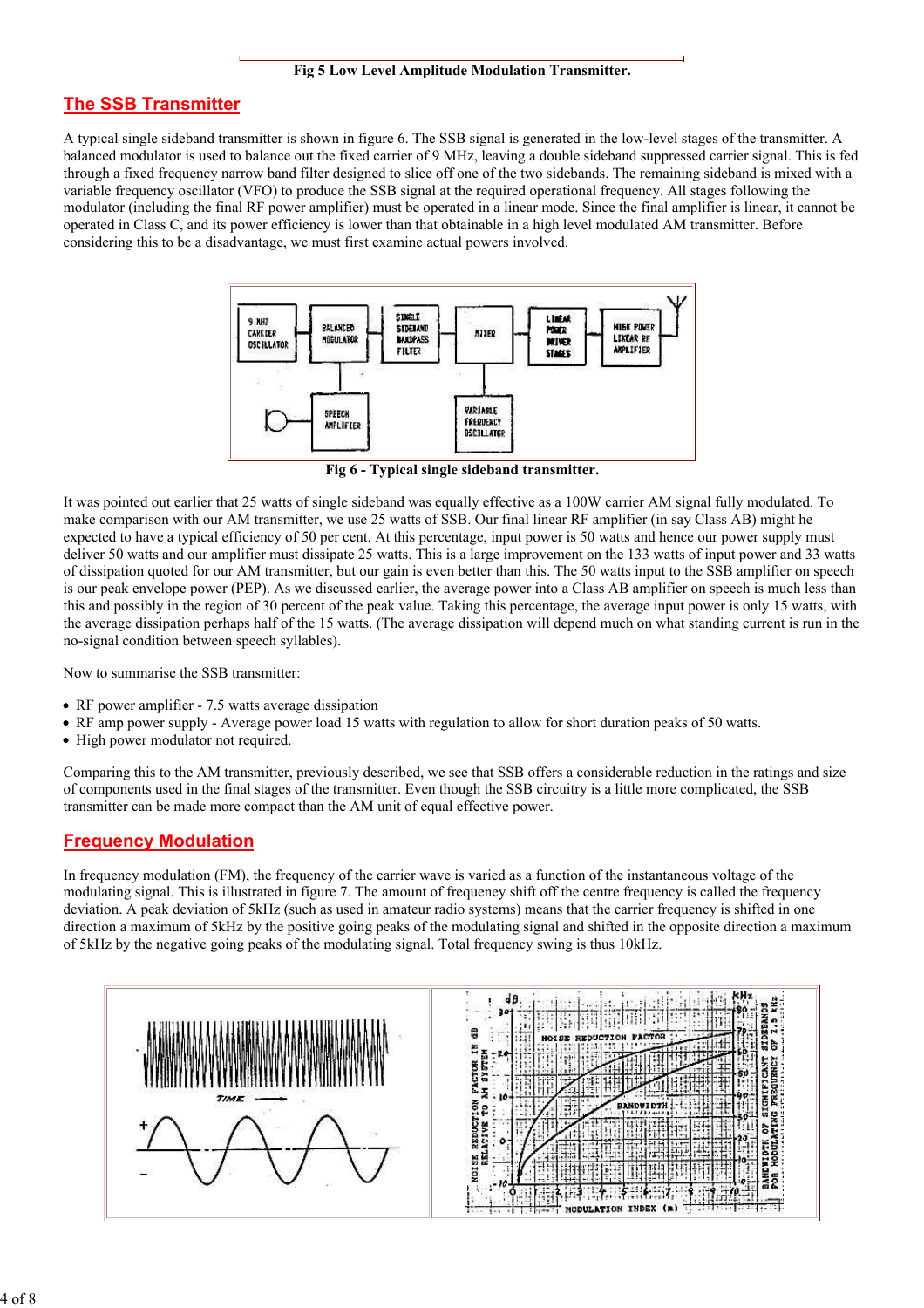Fig 7 - A frequency-modulated signal in which the frequency of the signal varies in accordance with the level of the modulating audio voltage. At points where the audio voltage is positive, the frequency is high, whilst at points where the audio voltage is negative, the frequency is low

Fig 8 - Comparison of bandwidth and noise reduction factor in FM system for different values of modulation index at a modulating frequency of 2.5kHz

Modulation index is defined as the ratio of frequency deviation to modulating frequency producing the deviation. If a 1kHz modulating signal produces 5kHz of deviation. the modulation index is equal to 5. Considering a maximum speech frequency of 2.5kHz, the modulation index equals 2 if the carrier frequency is driven to a maximum deviation of 5kHz by that particular speech frequency component.

The FM receiver is designed to be insensitive to amplitude variation in the RF signal it receives. As random incoming noise is received essentially as a voltage of fluctuating amplitude, the receiver on FM has a signal to noise ratio advantage over an AM receiver, given received signals of equal carrier amplitude. The degree of that advantage is dependent on the modulation index which is used and this is illustrated in figure 8 showing noise reduction factor in dB as a function of the index. The diagram shows that to gain advantage, the modulation index must be greater than 0.6, and the higher the value of the index, the greater is the noise reduction factor. In comparing the FM and AM systems, equal receiver audio bandwidth is assumed.

All this is fine except that the FM signal has sidebands much more complicated than the AM signal, and which theoretically extend infinitely either side of the carrier frequency. In practice, we need only to consider the sideband frequencies which are of significant level. The bandwidth of the significant sidebands increases both as the modulation index is increased and as the modulating frequency is increased. The second curve in figure 8 plots the bandwidth of the significant sidebands as a function of modulation index for a modulating frequency of 2.5kHz, chosen as the maximum speech frequency. Using both curves, we see that to get a 10dB signal to noise ratio advantage we need a modulation index equal to 2. However, to achieve this, we take up a bandwidth of around 22kHz.

So here is the answer to why FM is restricted essentially to the VHF and UHF bands. FM gives us a signal to noise ratio advantage over AM, but it takes up more bandwidth and much more than we are able to accommodate in the restricted bandspace of our HF bands. More bandspace is available on the VHF and UHF bands, allowing us to use FM as a popular mode of transmission. On two metres, for example, we use 25kHz channel spacing to accommodate the wide bandwidth FM signals.

Frequency modulation is actually allowed on the HF bands, but bandwidth is restricted to 6kHz, limiting the modulation index to around 0.4 at 2.5kHz modulating frequency. With this restriction, performance cannot be expected to be any better than AM, and not as good as SSB.

#### **The FM Transmitter**

As in the SSB transmitter, modulation of the FM signal is carried out in the low level stages of the transmitter (refer figure 9). However, unlike the SSB transmitter, linear amplification is not required following modulation and the following stages (including the final amplifier) can be run at highest efficiency in Class C operation. The final amplifier efficiency is thus similar to that of an AM transmitter using high level modulation. Of course, a high power modulator is not required as in the AM transmitter so that the high power circuits in the FM transmitter are less complicated than for the AM transmitter of similar carrier power.



Fig 9 - Typical frequency modulation transmitters.

## **Squelch**

Mobile radio systems essentially use the VHF and UHF spectrums where bandspaoe is less of a premium than in the HF spectrum and where the VHF and UHF frequencies are more suited to the short range communication required. Most of the mobile radio networks now use FM to gain the signal to noise ratio advantage over AM (which was used in earlier systems). SSB has not generally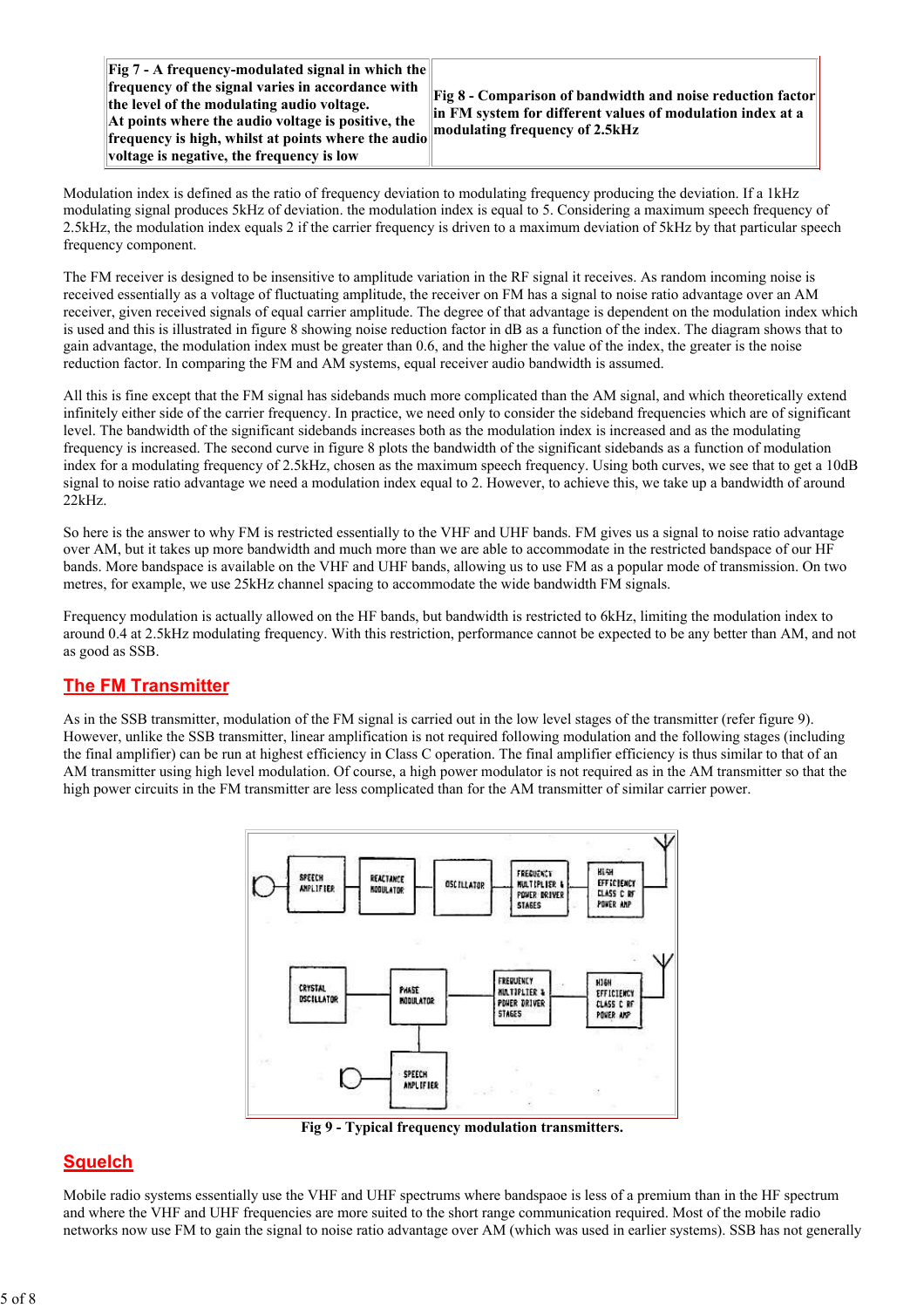been used and we offer one very good reason for this. A desirable requirement in a mobile vehicle is to maintain the radio silent when no signal is being received. To do this, a "squelch" circuit is used which turns on the receiver audio stages only when a carrier is being received. Of course, a SSB signal has no carrier and the sidebands are only sent on speech syllables. Operation of squelch on these could be erratic, particularly in the presence of noise. So the point is made that SSB is at a disadvantage for systems, such as mobile radio, where a simple squelch system is desired.

#### CW

Of all the modes of transmission used in amateur radio, what we call continuous wave (CW) transmission is the simplest to generate. The RF continuous wave is simply turned on and off by some manual or automatic keying device to transmit an intelligible code. If we examine the transmitted waveforms with a spectrum analyser, in what we have previously referred to as the frequency domain, we see that the signal is another example of amplitude modulation. The display shows a carrier frequency with sidebands formed from the modulating signal which is a modified square (or rectangular) waveform with its fundamental frequency (or frequencies) set by the keying speed.

Of course, the squared keying waveform must be band limited as a perfect square wave has infinite odd harmonics which would produce sidebands of infinite width. Excessive sidebands are heard as key clicks at frequencies extended either side of the operating frequency. To prevent this, the keying circuit is fed through a low pass filter to limit the harmonics and hence the bandwidth radiated. For satisfactory aural reception of Morse code, references recommend that at least the third harmonic should be transmitted for non-fading conditions and both third and fifth harmonics for fading conditions.

The rate per second at which the keying signal changes its state, either space to mark or mark to space, is called the baud rate. For Morse code, the baud rate has been quoted as approximately equal to the Morse speed in words per minute (WPM) divided by 1.2. For 20wpm speed, the baud rate is thus 16.7 and the fundamental frequency is half that, or 8.3Hz.

Assuming we radiate up to the fifth harmonic of the keying frequency, each sideband is  $5 \times 8.3 = 41.7$  Hz wide, and the total bandwidth is twice this, or 83.4Hz. Because of the narrow bandwidth, many more Morse code CW signals can be fitted in a given bandspace than any form of voice modulation. To take full advantage of this fact, a good receiver for CW should have a crystal filter, or some other means, to restrict its bandwidth to hundreds of Hertz.

The CW transmitter is the simplest of all. The RF circuits can all run at maximum efficiency in Class C, and no high power transistor or valve modulator is required, as the modulator is the simple keying circuit. The final amplifier stage in a CW transmitter can usually be run at higher power than the high level modulated final amplifier in an AM speech transmitter. In the latter, instantaneous voltage applied to the modulated amplifier is doubled at peaks of modulation and the stage must be rated to withstand this. Furthermore, the power dissipation is continuous whereas, in the CW transmitter, average power is reduced by the on/off keying operation.

## Frequency Shift Keying

In automatic radio telegraphy and digital data transmission systems, we normally use frequency shift keying, as this is another form of frequency modulation which gives improved signal to noise ratio. Radio teletype (RTTY) as used in amateur radio generally runs at a baud rate of 45.45 (and sometimes 50) with a Frequency shift of 170Hz. The fundamental modulating frequency is thus 45.45/2  $= 22.73$  Hz and the frequency deviation is  $170/2 = 85.5$  Hz. The modulation index at the fundamental frequency is therefore  $85.5/22.73 = 3.76$  which, from figure 6, gives a signal to noise ratio improvement of 16dB over AM or amplitude keying.

From references, the minimum bandwidth for the teletype is given as being equal to baud rate plus frequency shift multiplied by 1.2. Using this, minimum bandwidth =  $45.45 + 170 \times 1.2 = 249.45$  (let's say 250).

In amateur radio teletype we use audio frequency shift keying (AFSK) and use standard frequencies of 2125Hz for mark and 2295 for space or 1275Hz for mark and 1445 for space. By feeding these tones into the audio input circuit of our SSB transmitter, the RF single sideband generated appears as if we were simply shifting a carrier at 170Hz of shift.

Using FM equipment at VHF, the tones are again fed to the audio input, but in this case we have a frequency modulated audio sub-carrier in turn frequency modulating the RF carrier. In this case, derivation of the significant bandwidth is a little more complicated. The audio bandwidth is calculated as before as equal to 250Hz. The highest frequency in the audio tones is then determined and, for the 2125/2295Hz tones, this is worked out by taking the average of these frequencies and adding it to half the audio bandwidth. The result is 2334.5Hz. The radiated FM bandwidth is now worked out by adding the highest audio frequency result to the frequency deviation used and multiplying by 2. For 5kHz deviation, the significant bandwidth works out to 14.669kHz.

Using frequency shift of the carrier, as is achieved by feeding the audio tones into the SSB transmitter, the RTTY transmission is a narrow-band mode similar in bandwidth to Morse with CW transmission. Feeding the tones into an FM transmitter (or, for that matter, a double sideband with carrier AM transmitter), the RTTY is a wide-band mode similar to speech.

Packet radio systems operate at much higher baud rates than RTTY, and baud rates vary from 300 ( often used on the HF bands) to 9600 (for meteor-scatter and satellite communications where access time is limited). A 300-baud system using an RF carrier shift of 200 Hz has a modulation index of 0.67 and requires a bandwidth of 540Hz. Higher baud rates (typically 1200 on the VHF band) call for bandwidths comparable with speech or greater.

#### **Television**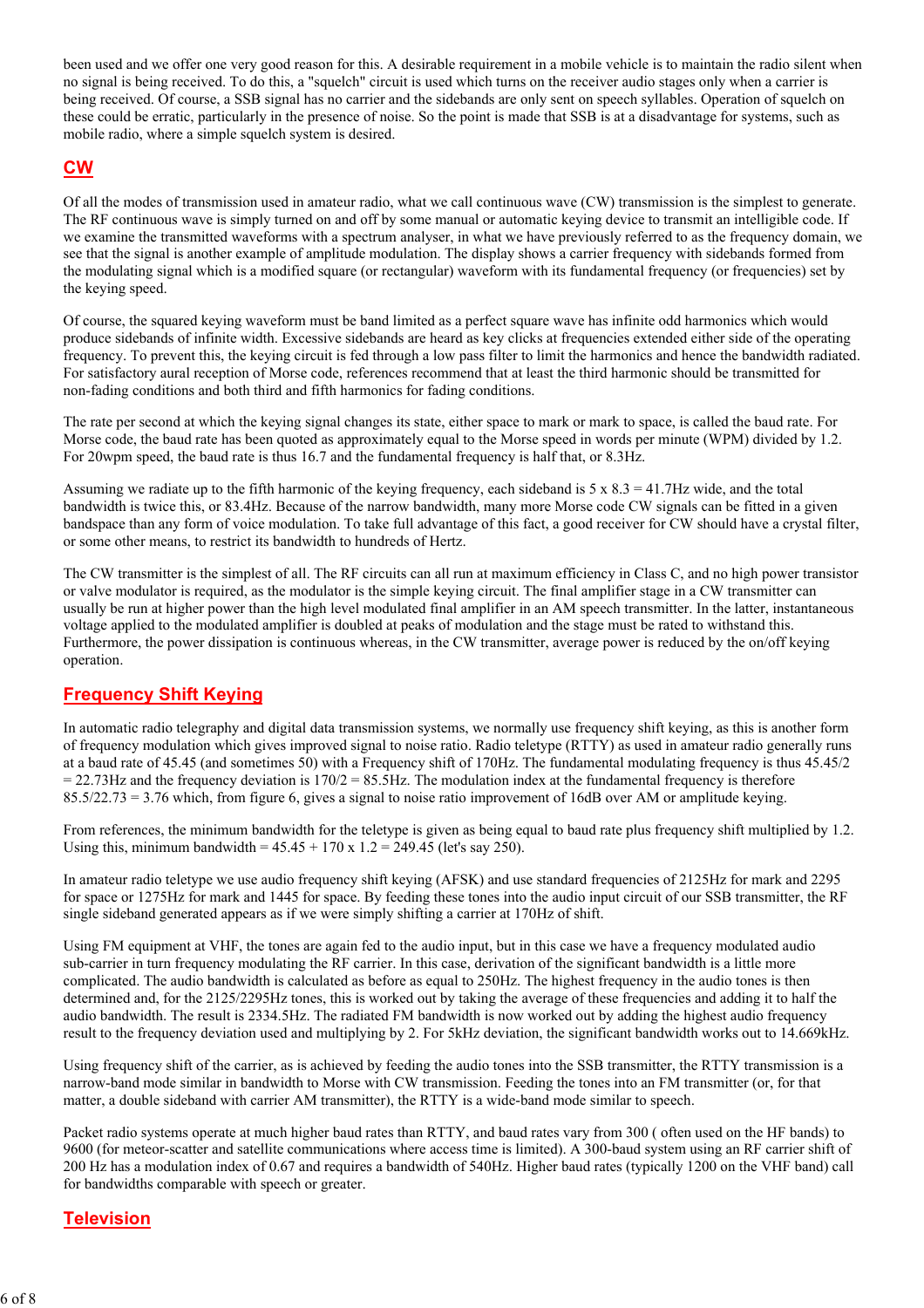To reproduce, with high definition, the picture elements in a PAL system. TV picture, video components approaching 5MHz must modulate an RF carrier. Together with the sound, which also modulates a carrier, a total bandwidth of around 7MHz is needed. In a standard PAL system, the video signal amplitude modulates the vision carrier, and one complete sideband is fully transmitted. For the other sideband, bandspace is reduced by transmitting the low frequency modulation components of the sideband up to around 1.25MHz. The system is called vestigial sideband transmission. Whilst only one complete sideband is needed to convey the signal information, there is a problem in making a sideband filter without phase shift around its cut-off frequency. Reproduction of the TV picture is seriously affected by phase shift in the low frequency components and, hence, the sideband cut-off is shifted up to well above the frequencies which are most affected.

To take advantage of the improved signal to noise ratio of FM and the high quality sound reproduction which can be achieved, frequency modulation is used in the TV broadcasting system. The system also minimises interference from the amplitude modulated video signals. The sound carrier is spaced exactly 5.5MHz from the vision carrier and, in the TV receiver, the two carriers beat together to form the 5.5MHz sound IF channel.

The standard PAL signal format is shown in figure 10. This shows the vestigial sideband arrangement and the difference frequency of 5.5MHz between the vision and sound carriers. For colour TV, an additional 4.43MHz colour subcarrier is superimposed on the video signal and this appears as a single sideband component 4.43MHz above the vision carrier. As seen by the diagram, the system takes up a bandwidth of 7 MHz, some hundreds of times the bandwidth used by even our widest speech modes. Hence, amateur TV is confined to the UHF bands where more bandspace is available. Amateur TV may also operate as a double sideband system and, as seen in figure 11. This system takes up a bandspace of over 11MHz. Fast-scan TV (as we call the system described) is clearly not suitable for the lower frequency bands. However, there is a group of enthusiasts who transmit slow-scan TV which requires a more modest bandspace.



In the PAL TV system, the complete picture or frame is scanned 25 times per second, and each frame is made up of 625 lines (including those which are not seen during the scan retrace). In slow-scan TV, the scanning rate is slowed down to one frame in a number of seconds, and the number of lines in a frame is reduced. Images appear as a series of still pictures which change with the movement of the televised object rather than as a continuous moving picture. Bandwidth is reduced both by the reduction in scanning speed and by transmitting picture elements of lower definition. Using slowscan TV, signal bandwidths comparable with speech can he achieved, and hence it is feasible to transmit on the HF bands.

#### **Summary**

Various forms of modulation and how they are applied to the modes of transmission have been discussed. In amplitude modulation, there is much to be gained in suppressing one of the sidebands and the carrier signal. Hence single sideband transmission has been phased in over the years in preference to the basic AM system. Advantages are a reduction in bandspace, elimination of heterodyne whistles heard on the band and more effective use of RF power generated in the transmitter. For a given effective signal, a lower power rating in the RF amplifier and a smaller power supply are achieved.

Frequency modulation has a signal to noise ratio advantage over amplitude modulation, but to gain the advantage, the modulation index must be greater than 0.6 with a resultant bandwidth on speech considerably greater than that required for amplitude modulation. Because of this, FM is essentially used on the VHF/UHF bands where the wider bandwidth can be better accommodated.

CW transmission, as we know it, is a form of amplitude modulation, and bandwidth must be allowed for the sidebands generated from the keying characters. At hand-keying speeds, quite low fundamental frequency components are generated. Hence CW signals occupy a narrow bandspace provided the keying signal is adequately filtered to remove higher order harmonics.

Frequency shift keying, as used in RTTY and digital data systems such as packet radio, is a form of frequency modulation in which